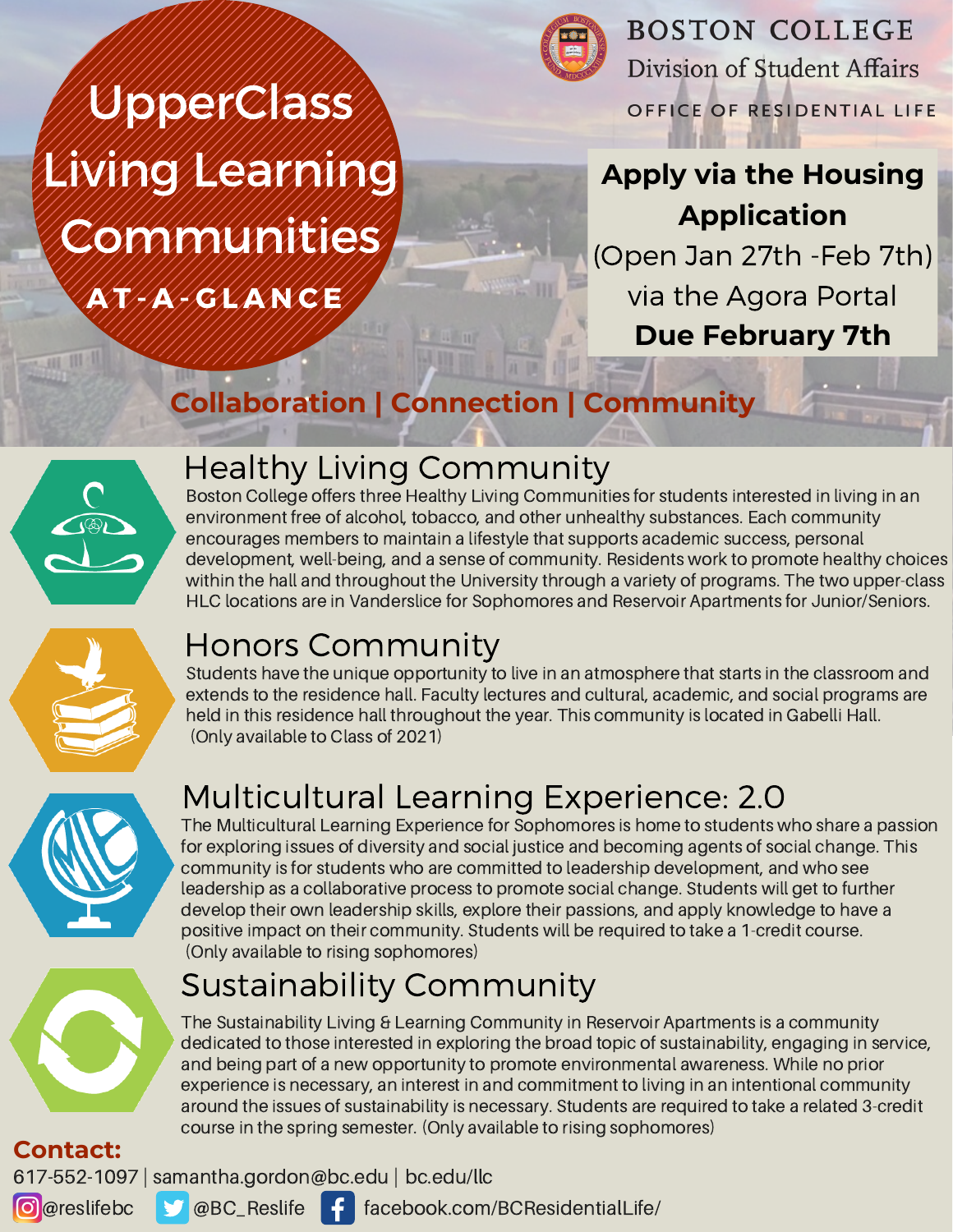# Upper Class Living & Learning Community FAQs



ic's

**BOSTON COLLEGE** Division of Student Affairs OFFICE OF RESIDENTIAL LIFE

**Apply via the Housing Application**

(Open Jan 27th -Feb 7th) via the Agora Portal Due February 7th

## **Q: How do I apply?**

- The LLC application is a part of the online housing intent form.
- All upper-class students who complete the housing application will have access to the LLC application.
- Students can only apply to one LLC.
- The application deadline is Friday February 7th, 2020

## **Q: What LLC options are there for upperclass students?**

- Healthy Living Community (HLC)
- Honors Community
- Sustainability Community
- New this year: Multicultural Learning Experience 2.0

#### **Q: How are students selected?**

• Please note, there is a limited number of a space within each LLC, therefore decisions are based on the quality of a student's response to the LLC application questions.

## **Q: Can non-Honors students apply for Honors housing?**

Non-Honors students can apply for Honors housing if they request to live with an Honors student

## **Q: Can LLC Applicants request a roommate?**

Yes, LLC applicants can indicate roommate requests within the Roommate Requests step of the housing application, however all requested roommates must be mutual, apply for the same community, and be accepted in order for the request to be granted. In instances where a student's requested roommate is not accepted into the program, the accepted student will be placed in a room with other accepted students in the Living & Learning Community.